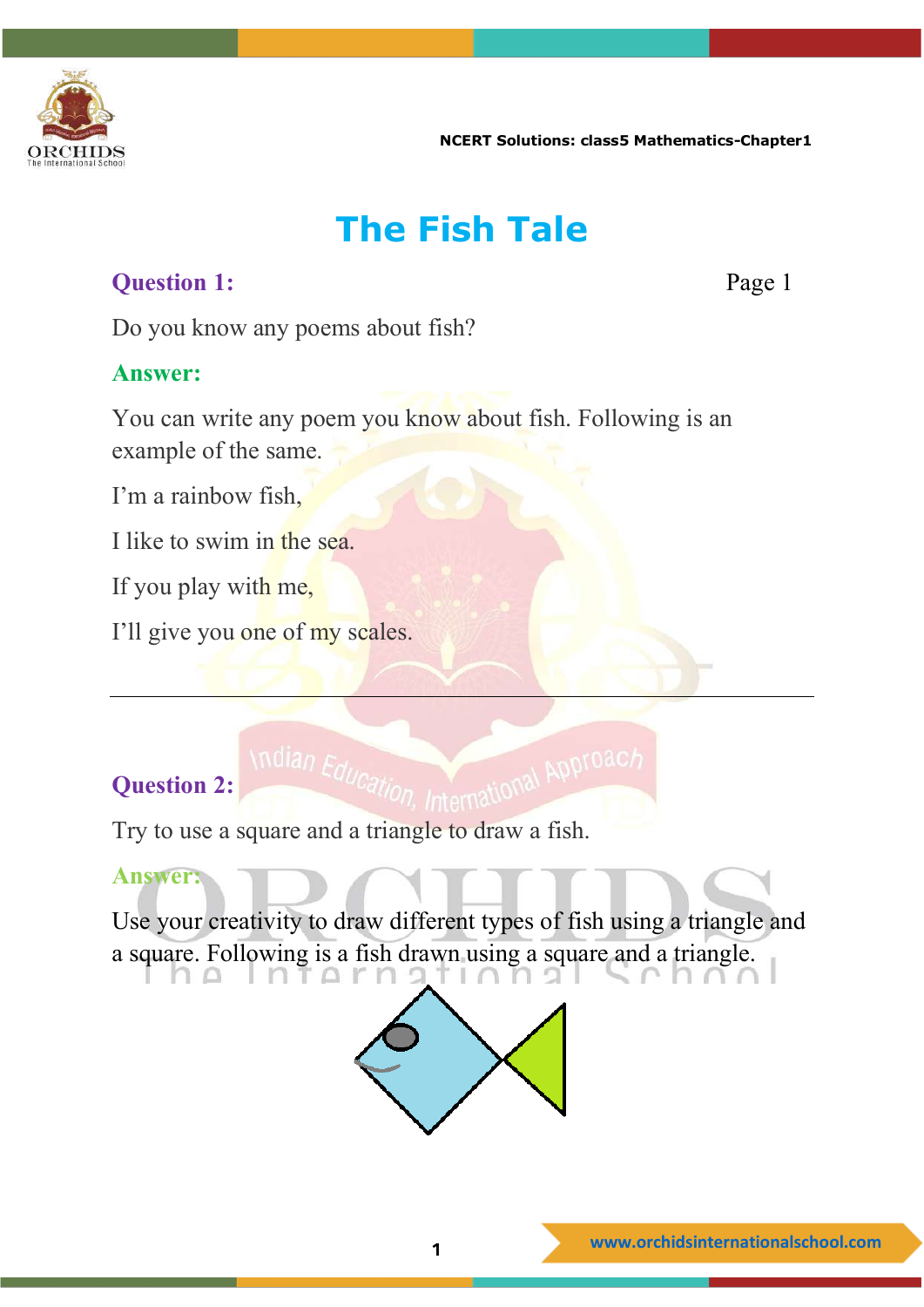

#### **Question 3:** Page 2

'Meen' means a fish and 'Meenakshi' is a girl whose eyes look like a fish. Can you think of someone who has such eyes? Draw a face with 'fish eyes'.

#### **Answer:**

The shape of eyes of many people resembles a fish. Use your imagination and creativity to draw a face with fish eyes. Following is a face with fish eyes.

#### **Question 4:**

How long is the biggest fish you can imagine?

#### **Answer:**

The biggest fish is the whale shark. A mature whale shark reaches about 18 metres in length.

So, you can imagine the biggest fish as 18 metres long.

### e International School **Question 5:**

How many times longer is your big fish than the smallest fish?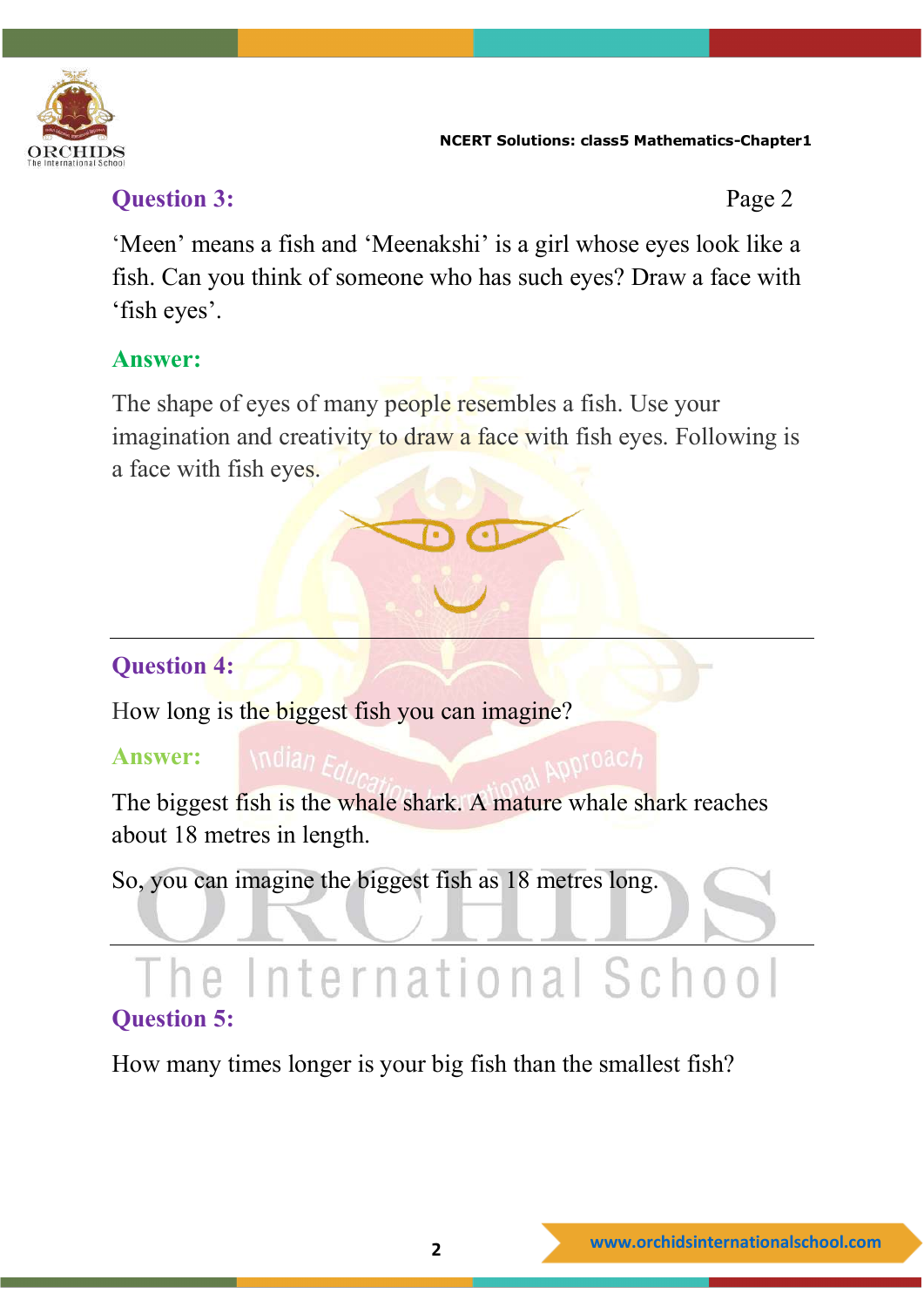

#### **Answer:**

The length of the smallest fish is about 1 cm. The length of the big fish imagined is about 18 m.

To compare the lengths, first convert 18 m to cm as:

 $1 m = 100 cm$ 

 $\Rightarrow$  18 m = 18 × 100

 $= 1800$  cm.

So, the big fish is 1800 cm long, and the smallest fish is 1 cm long.

Hence, the big fish is 1800 times longer than the smallest fish.

#### **Question 6:** Page 3

About how many kilograms do you weigh?

#### **Answer:**

Weigh yourself and write the answer. A sample answer is:

My weight is 40 kilograms.

#### International School **Question 7:**

So, 12 children like you put together will weigh about ………… kg.

#### **Answer:**

To find the weight of 12 children like you put together, you need to multiply your weight by 12. Suppose your weight is 40 kg. Then,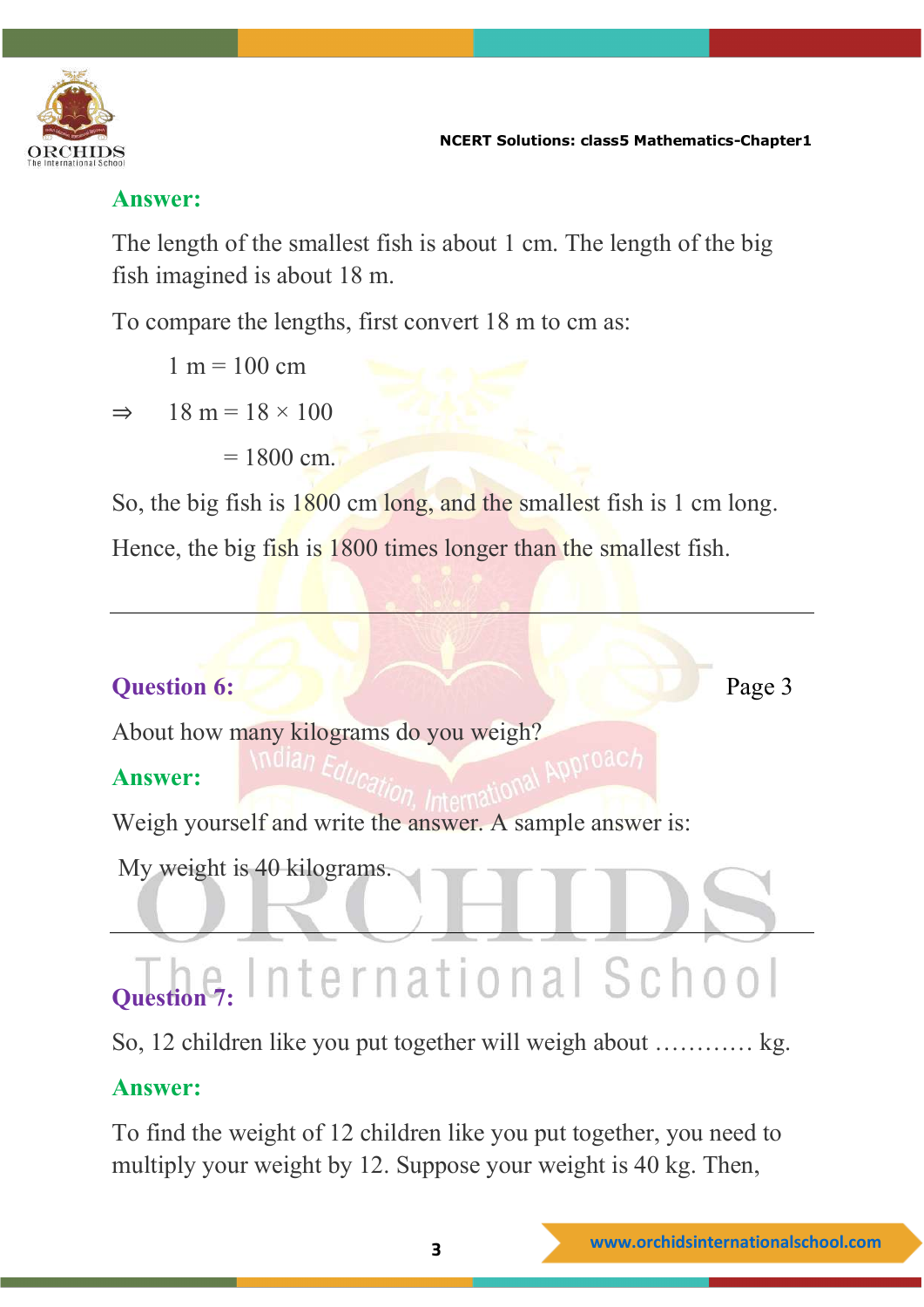

weight of one child  $= 40 \text{ kg}$ 

 $\Rightarrow$  weight of 12 children =  $12 \times 40$  kg

 $= 480 \text{ kg}$ 

Hence, the weight of 12 children put together is 480 kg.

#### **Question 8:**

About how much more does the whale shark weigh than 12 children like you put together?

#### **Answer:**

You know that the weight of a whale shark is about 16000 kg and the weight of 12 children put together is 480 kg.

So, the difference between the weight of a whale shark and the weight of 12 children together is:

 $16000 - 480 = 15520$  on International

Therefore, a whale shark weighs 15520 kg more than the weight of 12 children put together.

## Question 9: **Page 1**: **Page 1:** Page 1: **Page 1:** Page 5-6

How many of you have seen the sea? Where did you see it? Did you see it in a movie or for real? How deep do you think the sea could be? Find out.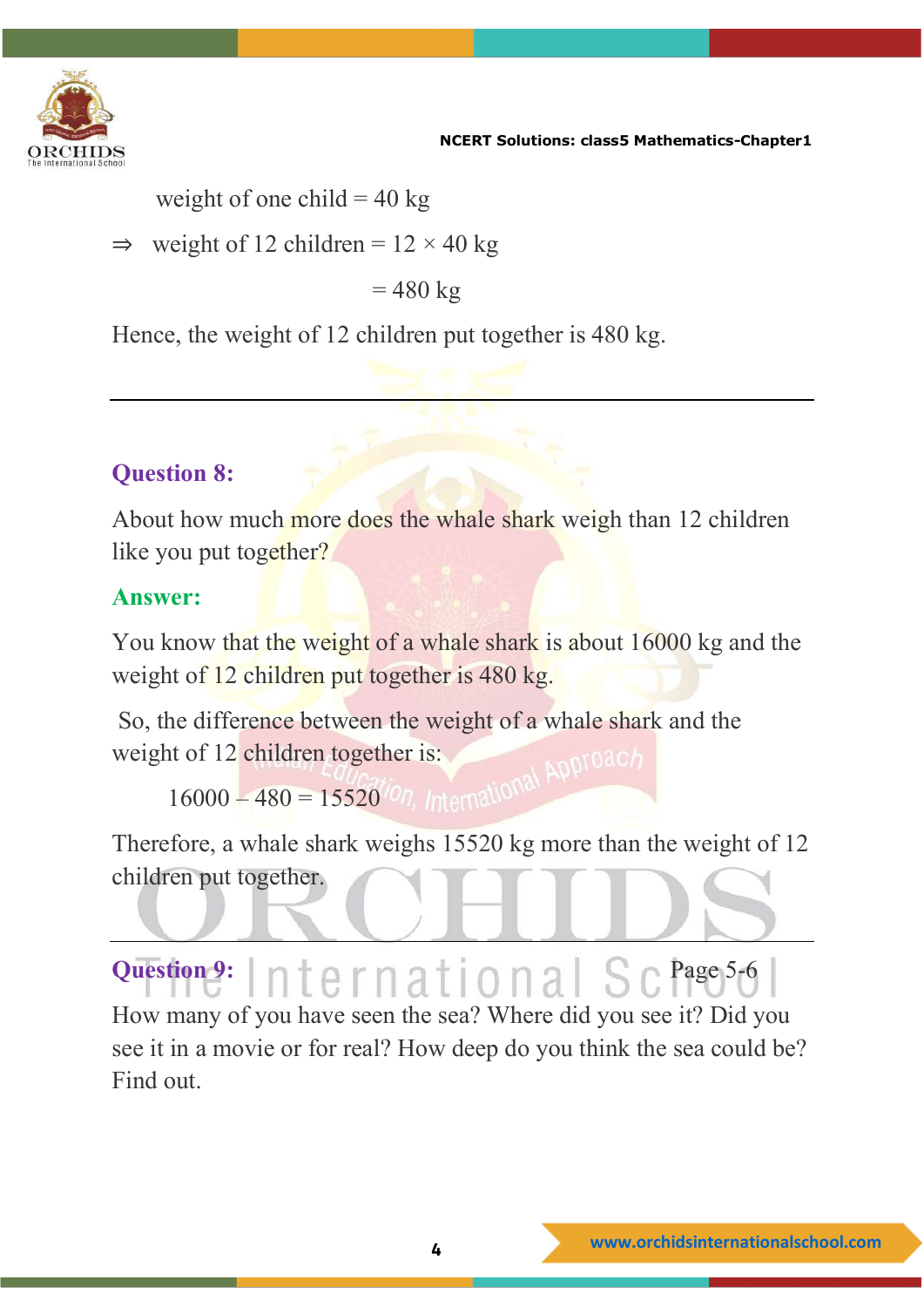

#### **Answer:**

You can answer this question based on your experience. Following are the names of some coastal cities of India where you can see the sea.

Chennai, Mangalore, Pondicherry, Mumbai, Panaji, Surat, Puri, Cochin, Visakhapatnam.

Seas are very deep. The average depth of the Arabian sea is 8970 feet, while the average depth of the Indian ocean is 12274 feet.

#### **Question 10:**

Do you know how to swim? Would you be scared of the high sea waves?

#### **Answer:**

Swimming is a good skill. You should learn this. You should answer this based on your swimming skill.

# **Question 11:** How high do you think the waves can go? a  $\mid S \cap \cap O \mid$

#### **Answer:**

A sea wave can go up to 7 metres. In a tsunami it can go up to 30 metres.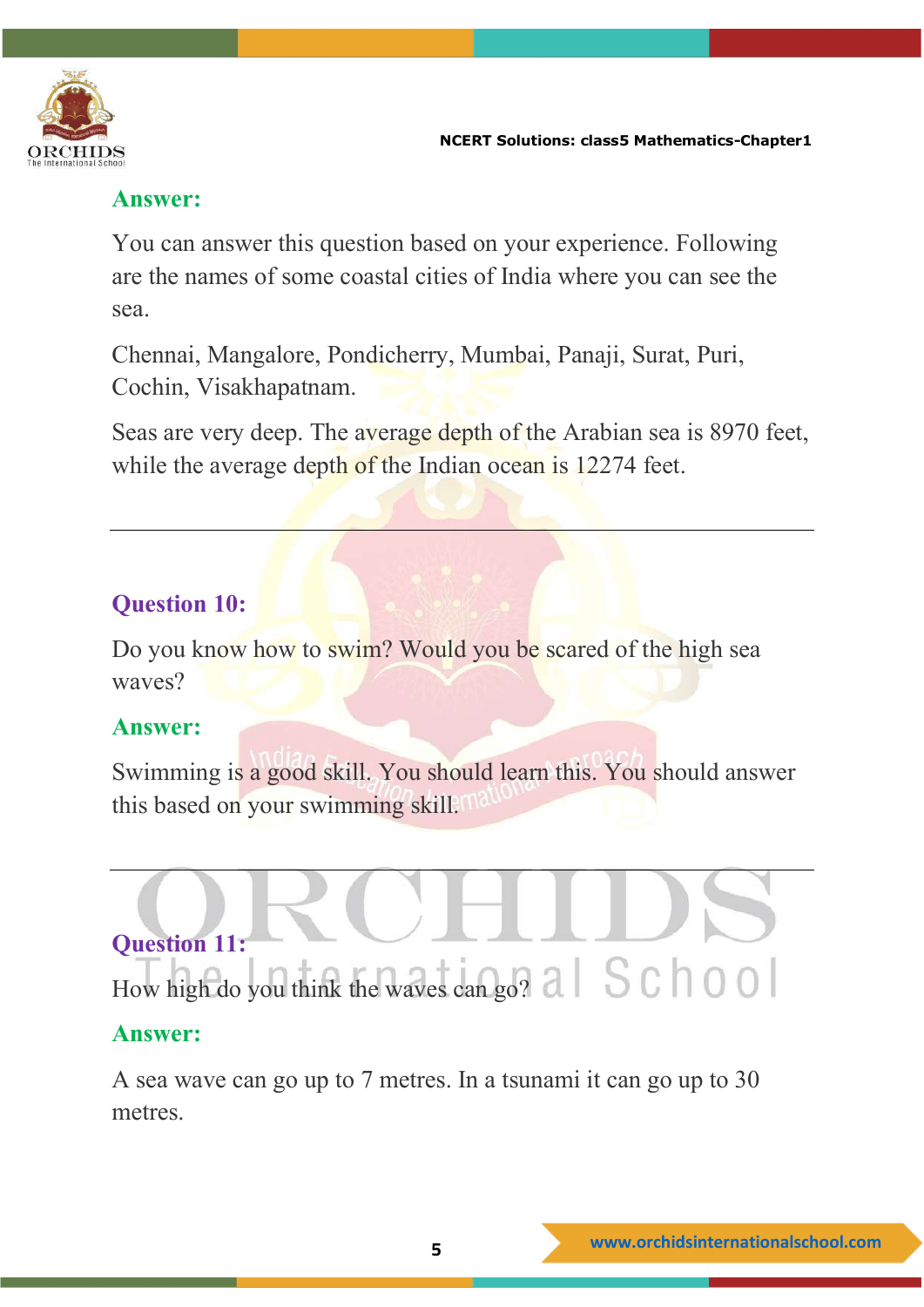

#### **Question 12:**

Log boats do not go very far. If the wind is helpful, they travel about 4 km in one hour. How long will they take to go a distance of 10 km?

#### **Answer:**

A log boat travels about 4 km in one hour, so its speed is 4 km/hr.

To find the time taken by a log boat to cover a distance of 10 km, use

$$
Time = \frac{Distance}{Speed}
$$
  
Time =  $\frac{10}{4}$   
= 2.5 hours

Thus, the time taken by a log boat to cover a distance of 10 km is 2.5 hours or 2 hours 30 minutes.

$$
\mathcal{L}_{\mathcal{A}}(\mathcal{A})
$$

#### **Question 13:** Page 7

Look at the sun and find out the direction from where it rises. From where you are, what interesting thing do you see to your east? Name two things that are lying to your west.

#### nternational School **Answer:**

When you stand facing the rising sun, the direction in front of you is East, and your backside will be West, your right side will be South and the direction to your left side will be North.

Stand facing the rising sun, identify directions and answer accordingly.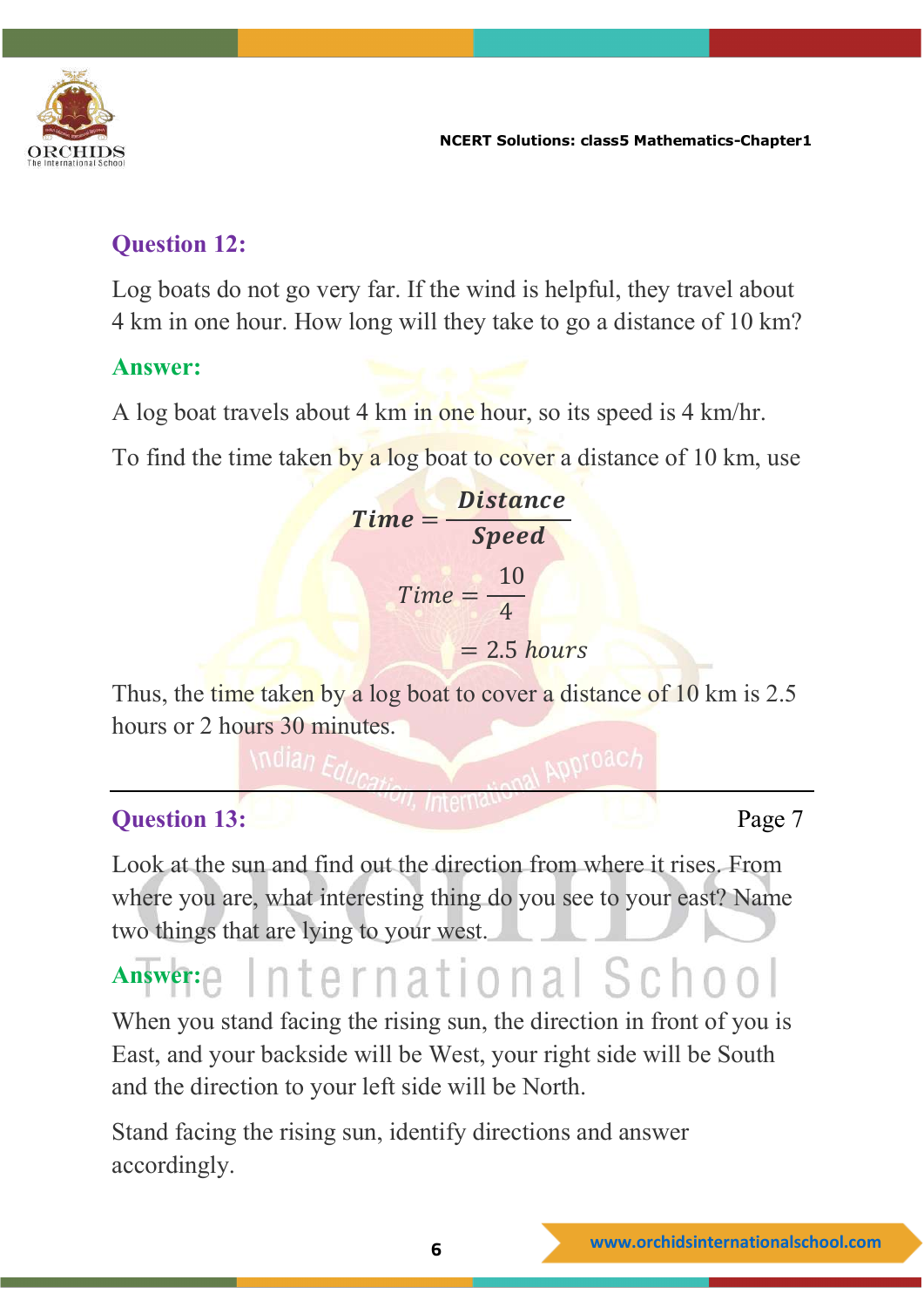

#### **Question 14:**

Look at the different types of boats. Some boats have motors and go further into the sea. Since they go far out, they can catch more fish. These boats travel faster, at a speed of about 20 km in one hour. How far would the motor boats go in three and a half hours?

#### **Answer:**

The speed of a motor boat is given as 20 km/hr.

To find the distance covered by a motorboat in 3 and half hour or 3.5 hours, use

#### $Distance = Speed \times Time$

So,

```
Distance = 20 \times 3.5 = 70
```
Therefore, the distance covered by motor boats in three and a half hours is 70 kilometres.

#### **Question 15:**

How much time will they take to go 85 km?

#### **Answer:**

Speed of a motor boat is given as 20 kilometres per hour. To find the time taken by a motor boat to cover 85 km, use

$$
Time = \frac{Distance}{Speed}
$$

So,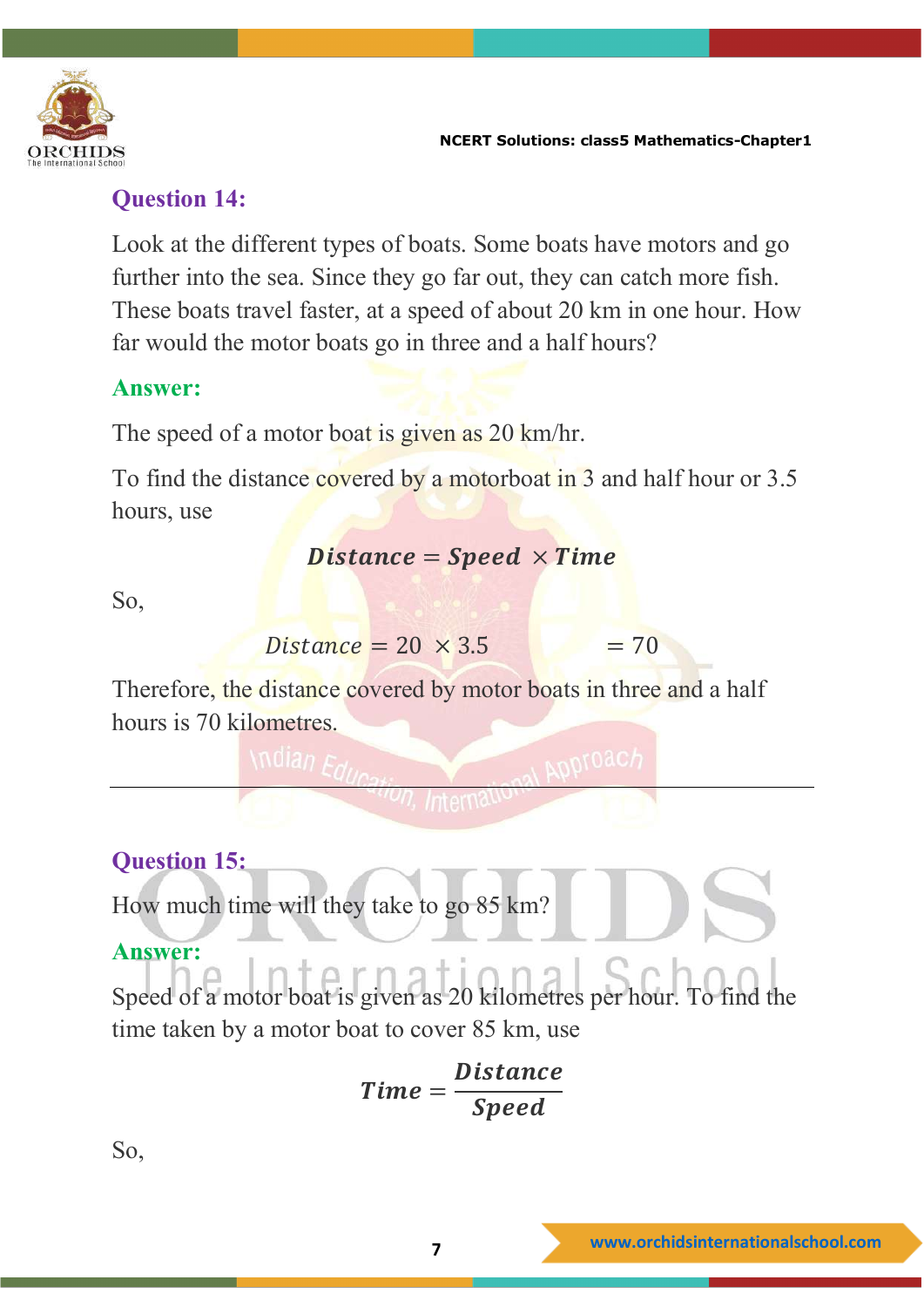

$$
Time = \frac{85}{20} = 4.25
$$

Therefore, the time taken by a motor boat to cover a distance of 85 is 4.25 hours or 4 hours 15 minutes.

As a result, the total time it takes a motor boat to travel 85 kilometres is 4 hours 15 minutes.

#### **Question 16:** Page 9

Which Boat Gets How Much?

| <b>Type of boat</b> | <b>Catch of fish in one trip</b><br>(in kg) | Speed of the boat (how<br>far it goes in one hour) |
|---------------------|---------------------------------------------|----------------------------------------------------|
| Log boat            | 20                                          | 4 km per hour                                      |
| Long tail boat      | 600                                         | 12 km per hour                                     |
| Motor boat          | 800                                         | 20 km per hour                                     |
| Machine boat        | 6000                                        | 22 km per hour                                     |

- **a)** About how many fish will each type of boat bring in seven trips?
- **b)** About how far can a motor boat go in six hours?
- **c)** If a long tail boat has to travel 60 km, how long will it take?

#### **Answer:**

**a)** To find the amount of fish in 7 trips, multiply the amount of fish per trip by 7.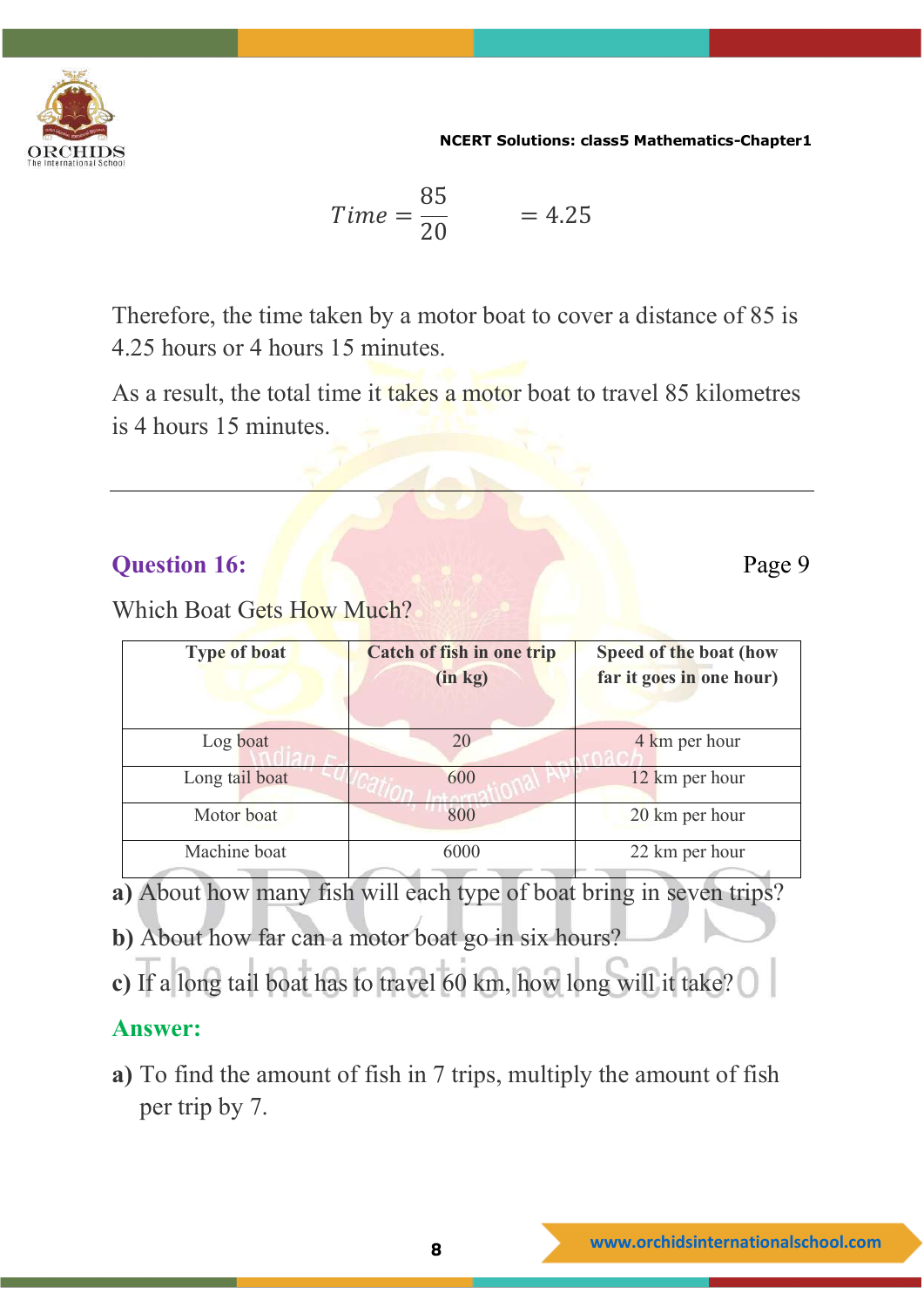

| <b>Type of boat</b> | Catch of fish in one trip | Catch of fish in seven  |
|---------------------|---------------------------|-------------------------|
|                     | (in kg)                   | trips (in kg)           |
| Log boat            | 20                        | $7 \times 20 = 140$     |
| Long tail boat      | 600                       | $7 \times 600 = 4200$   |
| Motor boat          | 800                       | $7 \times 800 = 5600$   |
| Machine boat        | 6000                      | $7 \times 6000 = 42000$ |
|                     |                           |                         |

**b**) To find the distance covered by a boat in 6 hours, use

#### **Distance = Speed × Time**

| <b>Type of boat</b> | Speed of the boat (how far<br>it travels in one hour) | <b>Distance covered by a boat</b><br>in six hours (Distance =<br>speed $\times$ time) |
|---------------------|-------------------------------------------------------|---------------------------------------------------------------------------------------|
| Log boat            | 4 km per hour                                         | $4 \times 6 = 24$ km                                                                  |
| Long tail boat      | 12 km per hour                                        | $12 \times 6 = 72$ km                                                                 |
| Motor boat          | 20 km per hour                                        | $20 \times 6 = 120$ km                                                                |
| Machine boat        | 22 km per hour                                        | $22 \times 6 = 132$ km                                                                |

**c)** To find the time, use

$$
Time = \frac{Distance}{Time}
$$
  
Long tail boats go at a speed of 12 km per hour, so C 0 0 0  

$$
Time = \frac{60}{12}
$$

$$
= 5
$$

Therefore, a long tail boat will take 5 hours to go 60 km.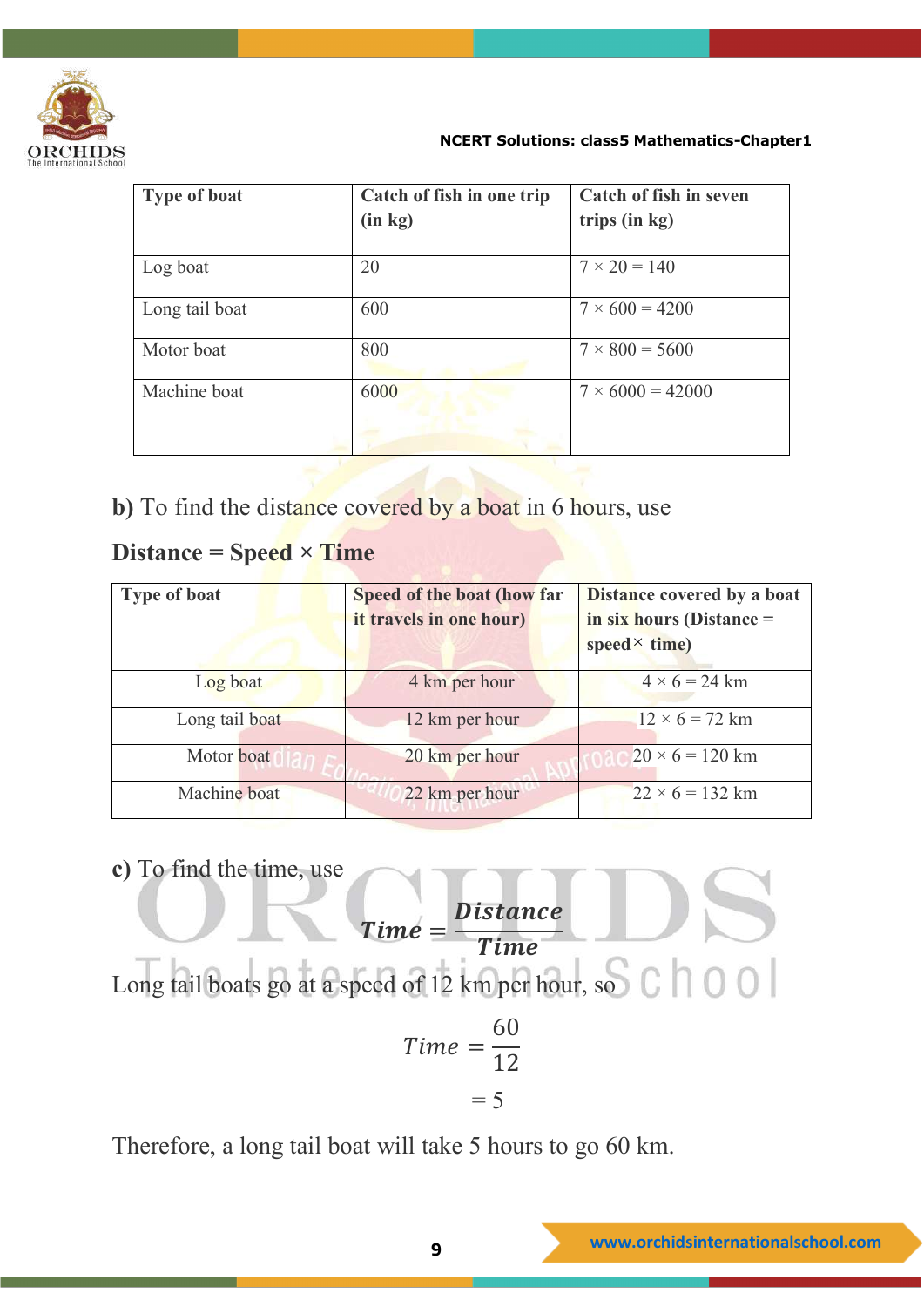

#### **Question 17:** Page 9

In the Class IV Math-Magic you heard of the number which is equal to a hundred thousand. You had read that there are about one lakh brick kilns in our country, where bricks are made. What other things have you heard of in lakhs?

#### **Answer:**

There are so many things which are counted in lakhs. For example; The price of a car, the population of a city, the annual salary of a person, etc.

#### **Question 18:**

Write the number one thousand. Now write one hundred thousand. So how many zeroes are there in the number one lakh? Easy, isn't it?

#### **Answer:**

One thousand: 1000 One hundred thousand: 100000 One hundred thousand is also called one lakh. So, the total number of zeros in one lakh is 5.

#### **Question 25:**

There are about two lakh boats in our country. Half of them are without a motor. Write down the number of boats with a motor.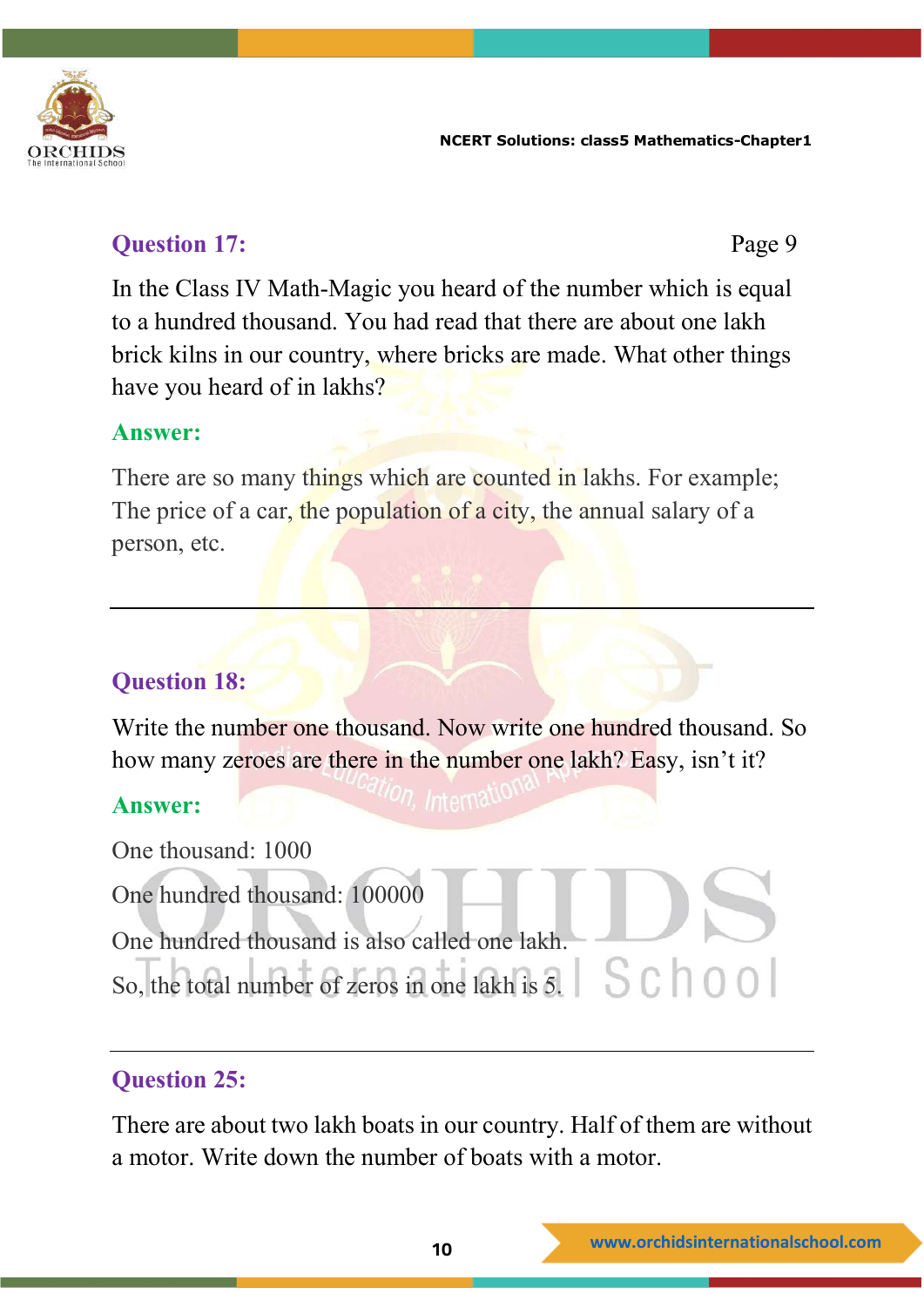

#### **Answer:**

The number of boats in our country is 2 lakhs. Since half of them are without motors, the remaining half are with motors.

Two lakhs can be written in numerals as:

2,00,000

Half of 2,00,000 is

2,00,000  $\overline{a}$  = 1.00,000

Therefore, the number of boats with a motor is 1,00,000 or one lakh.

#### **Question 21:**

About one-fourth of the boats with a motor are big machine boats. How many thousand machine boats are there? Come on, try to do it without writing it down.

#### **Answer:**

Do it mentally. One fourth of one lakh is 25000 or twenty-five thousand.

#### **Question 22:**

Where have you heard of the term 'crore'? What was the number used for?

#### **Answer:**

There are many such things which are counted in crores. For example; population of a country, number of bacteria, number of stars, etc.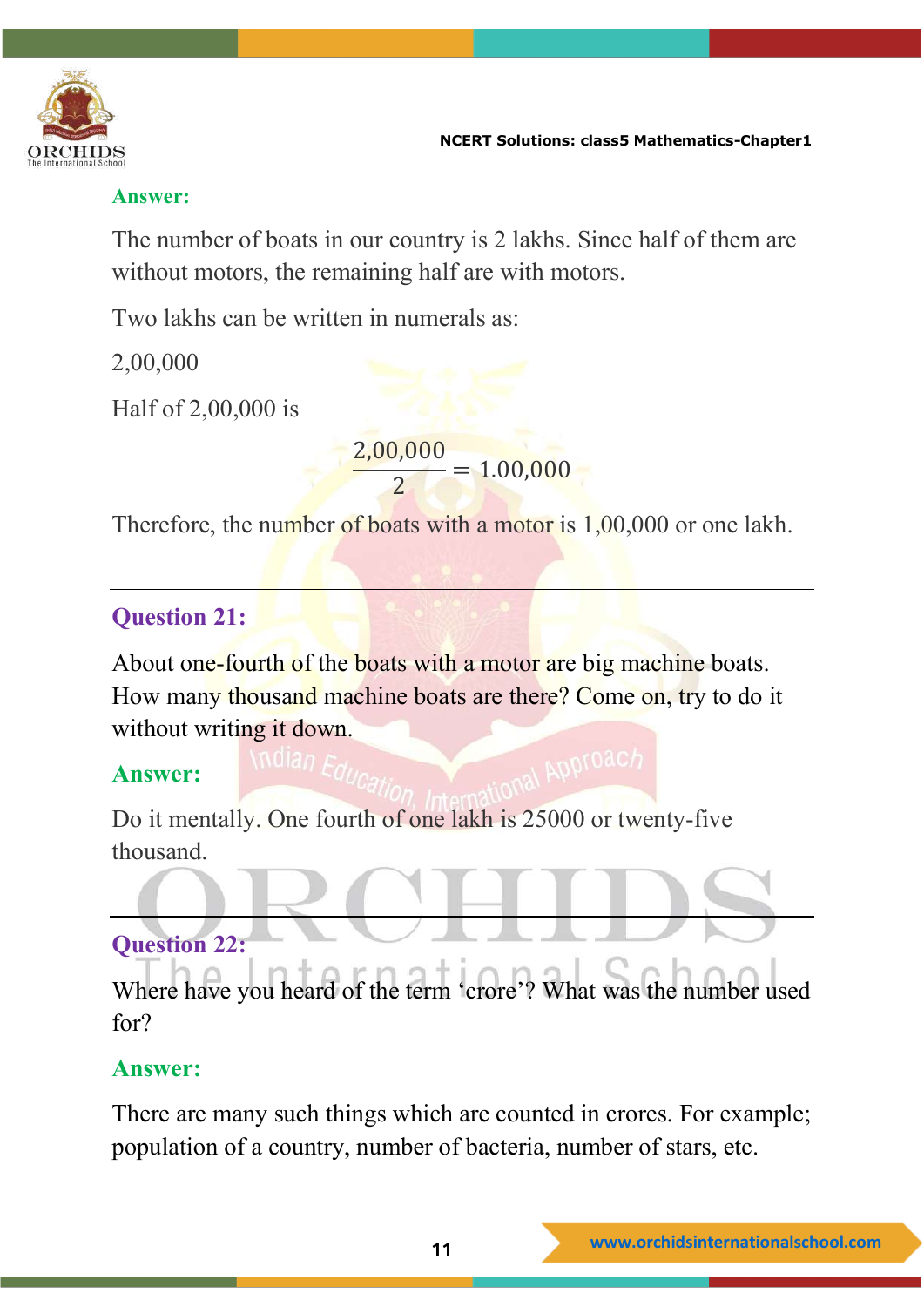

- (i) I heard of a crore in the population of a country.
- (ii) 1 crore =  $1,00,00,000$

#### **Question 23:** Page 11

At what price per kg did Fazila sell the kingfish?

#### **Answer:**

Fazila sells 8 kg of fish for ₹1200.

Therefore, price of 1 kg fish  $=$   $\frac{1200}{8}$  = 150

Hence, Fazila sold the kingfish at  $\overline{\xi}$ 150 per kg.

#### **Question 24:**

Floramma has sold 10 kg prawns today. How much money did she get for that?

#### **Answer:**

Floramma sells prawns at  $\overline{5150}$  per kg.

Therefore, cost of 10 kg prawns =  $150 \times 10 = \text{\textless}1500$ 

Therefore, Floramma got  $\overline{\xi}$ 150 for 10 kg of prawns.

## nternation

#### **Question 25:**

Gracy sold 6 kg swordfish. Mini has earned as much money as Gracy. How many kgs of sardines did Mini sell?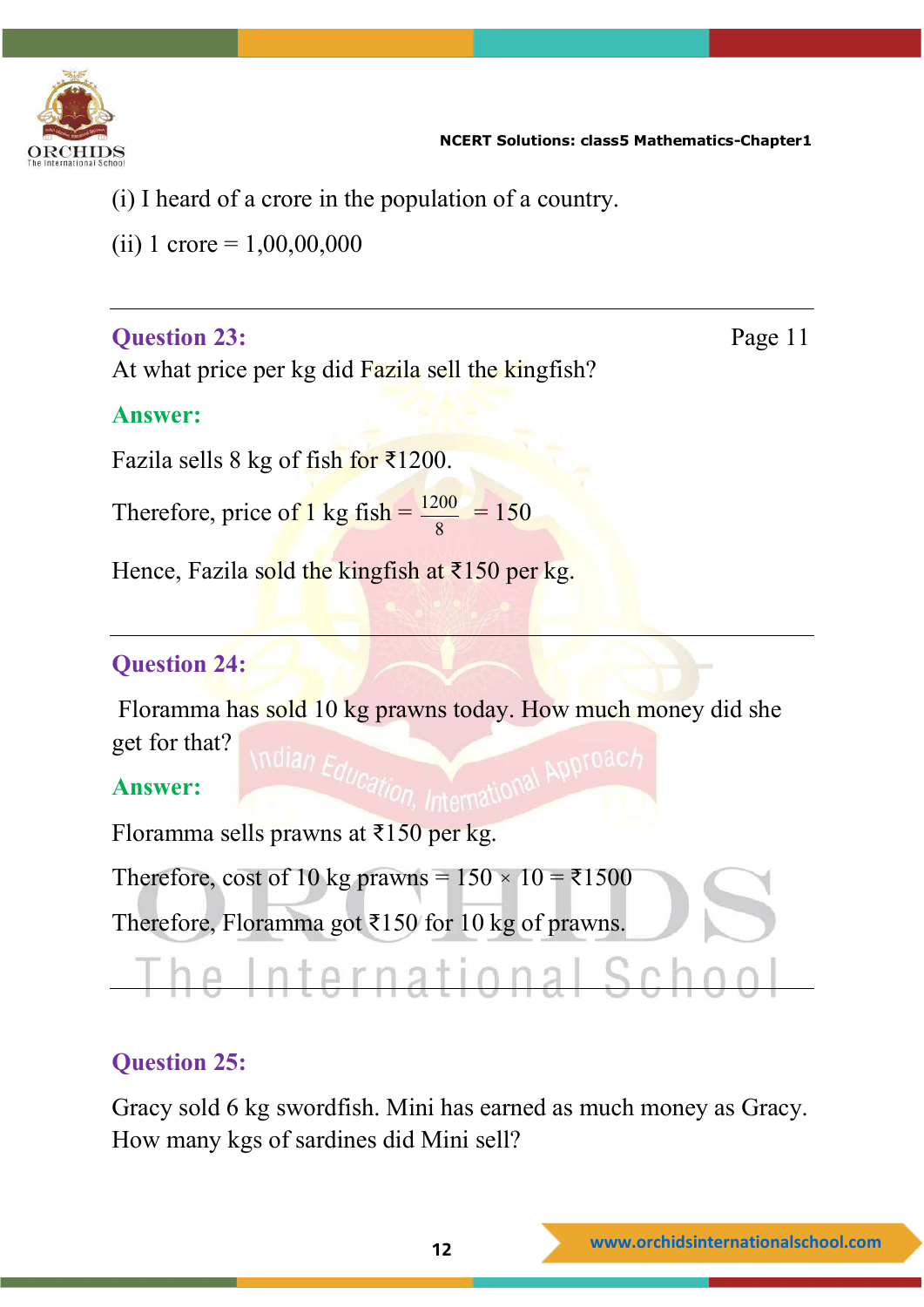

#### **Answer:**

Gracy sells sword-fish at ₹60 per kg.

Price of 6 kg sword-fish =  $6 \times 60 = ₹360$ 

Therefore, Gracy earned ₹360 and hence Mini also earned ₹360.

Mini earns ₹40 by selling 1 kg of sardine.

So, Mini earns ₹360 by selling  $\frac{360}{40} = 9$  kg sardines

Therefore, Mini sold 9 kg of sardines.

#### **Question 26:**

Basheer has Rs 100. He spends one-fourth of the money on squid and another three-fourth on prawns. How many kgs of squid did he buy?

#### **Answer:**

Basheer has  $\bar{x}$ 100. He spends one-fourth on squid. That is

$$
\frac{1}{4} \times 100 = \overline{\xi}25
$$

Karuthamma sells squid at ₹50 per kg.

So, Basheer purchased half kg of squid for ₹25.

#### **Question 27:**

How many kgs of prawns did he buy?

#### **Answer:**

Basheer has ₹100.

Schoo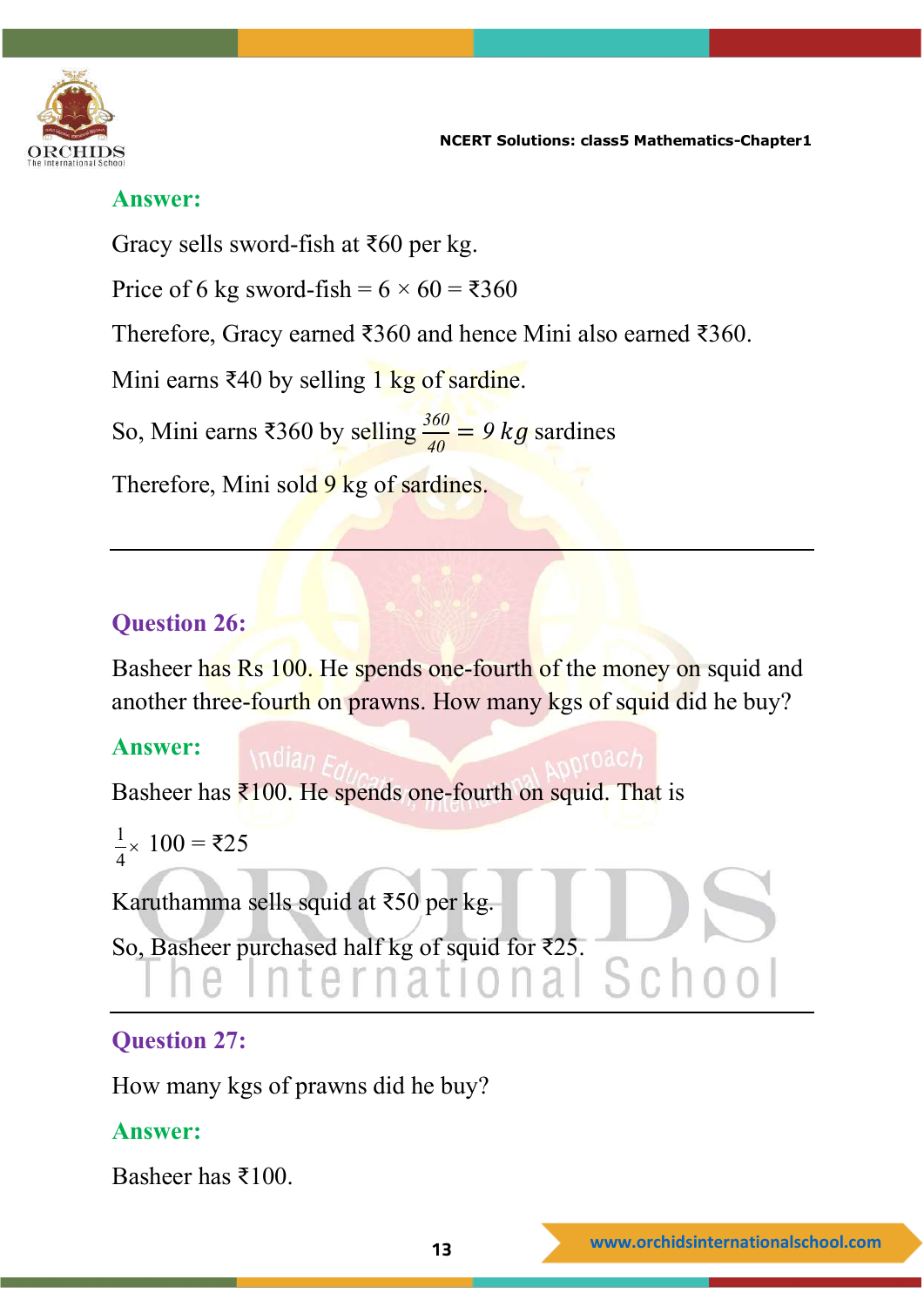

He spends one- fourth on squid and remaining three-fourth on prawns. Three-fourth of 100 is

$$
\frac{3}{4} \times 100 = 75
$$

Prawns are sold for ₹150 per kg.

Therefore, Basheer purchased half kg of prawns.

#### **Question 28:** Page 11

The meeting of the Meenkar Bank has just begun. Fazila is the president. Twenty fisherwomen have made their own bank. Each saves Rs 25 every month and puts it in the bank. How much money does the group collect each month?

#### **Answer:**

In the Women's 'Meenkar Bank,' there are twenty fisherwomen. Every month, each of them saves ₹25.

So, total amount collected by the group each month is  $20 \times 25 = 500$ .

Hence, the group collects ₹500 each month.

#### iational S **Question 29:**

How much money will be collected in ten years?

#### **Answer:**

Total amount collected per month is ₹500.

So, total amount collected in 12 months is